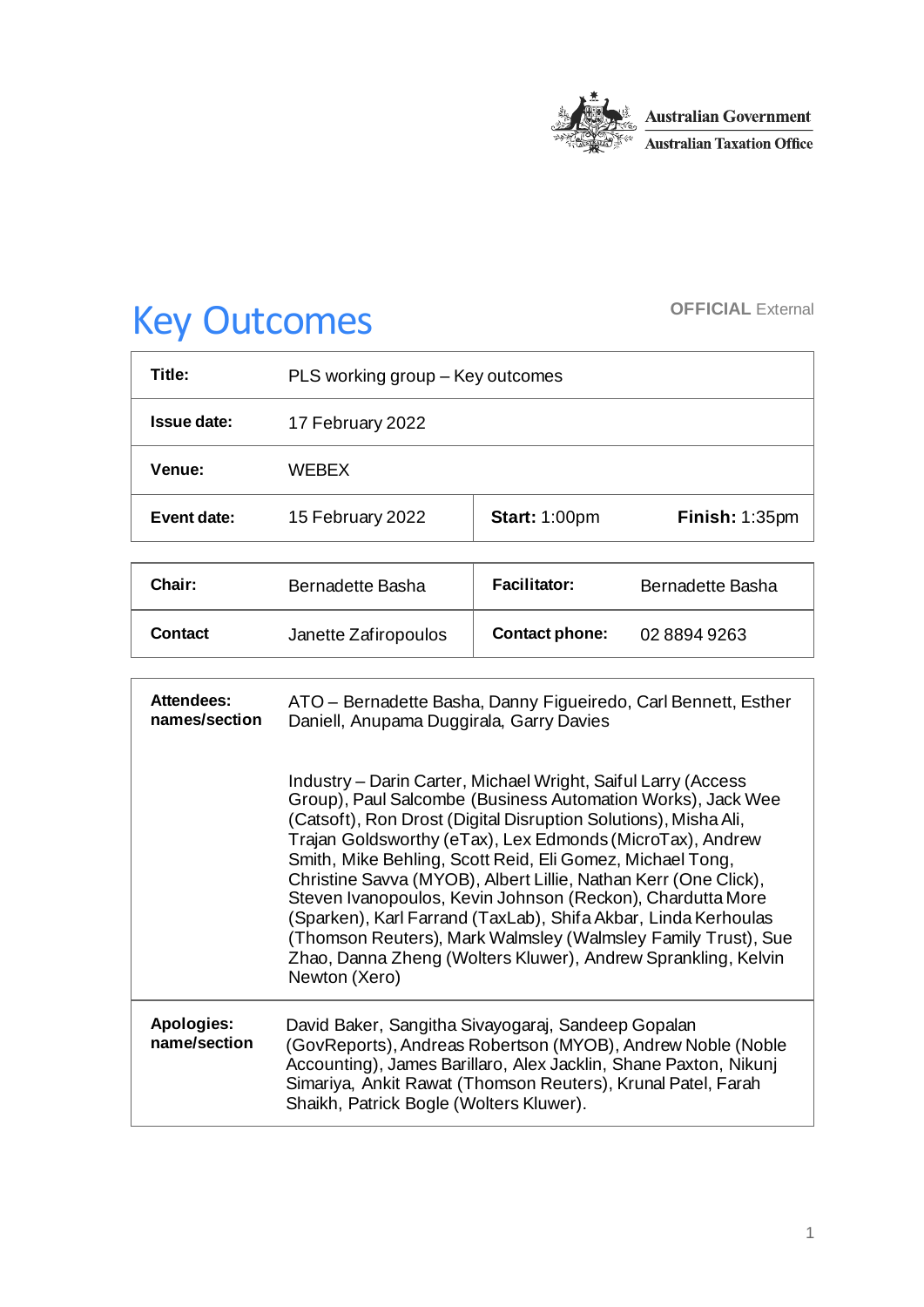# **Agenda item: 1 – Welcome**

Bernadette opened the meeting and welcomed the members.

## **Agenda item: 2 – Action item updates**

The Substituted Accounting periods issue has been resolved and the action item will be closed off [\(see action item\).](https://developer.sbr.gov.au/collaborate/display/DSPCOLLAB/PLSWG+action+items)

## **Agenda item: 3 – Tax time related documentation**

The Self-managed super fund annual return draft form has been published in [Collaboration Hub.](https://developer.sbr.gov.au/collaborate/display/DSPCOLLAB/2022+Tax+Time+draft+forms)

# **Agenda item: 4 – Update on general matters and Tax time delivery**

Current focus is on the next tax time service which is the FBT return. PVT will not be required, however DSPs will need to complete conformance testing in XML as there is no longer an XBRL version this year. Once completed, please raise a ticket where checks will then be conducted and DSPs will be put on the list to be whitelisted. This will occur more than likely 1-2 days before 1 April.

Annual reviews for Operational Security Framework must be up-to-date before whitelisting can occur.

## **Agenda item: 5 – Delivery update**

The following services will be going into EVTE in the March release (expected 19/03/22): IITR submit and get, RDTIS, CTR, LSSCCRRYBCK, IDS, PTR, TRT, SMSFAR AND IITRPRFL.

Artefacts should be released around the same time.

#### **Action Item:**

The DPO will follow up to determine whether an update[d Release on a Page](https://developer.sbr.gov.au/collaborate/pages/viewpage.action?pageId=121251987) (ROAP) is required at this time.

At this stage there are no changes anticipated to the February release schedule.

### **Agenda item: 6 – Platform update**

Platforms are stable with no current issues.

Investigation is still underway in relation to the SBR outage on 10 February. A post implementation review is being carried out to understand dependant systems and how to get notifications to identify impacts early so preventative measures can be put in place.